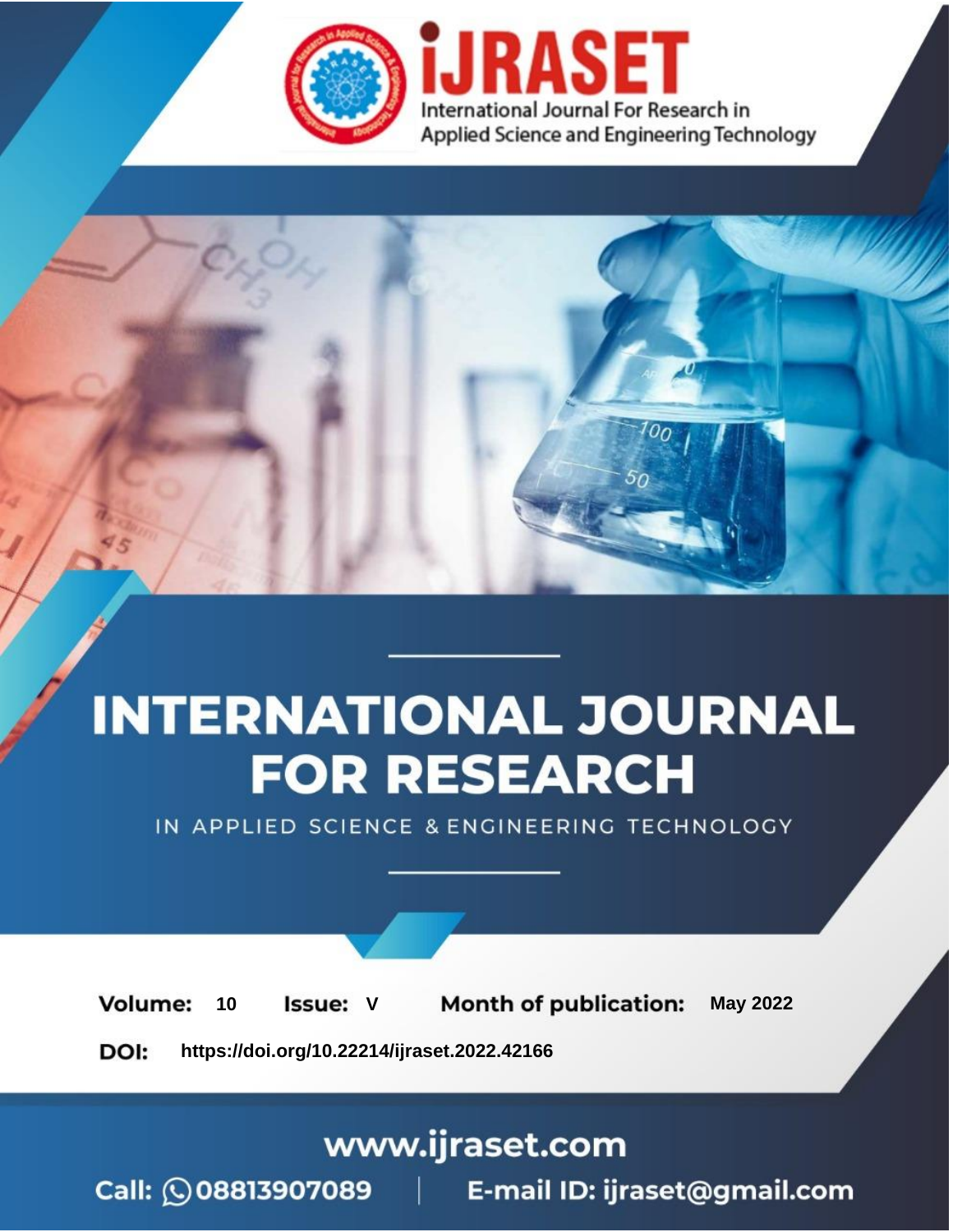

### **Personal Finance Application- GROW MORE**

Oshin Raina<sup>1</sup>, Sakshi Mishra<sup>2</sup>, Prof. Santoshi Pote<sup>3</sup>

*1, 2, 3Department of Electronics and Communication Engineering* Usha Mittal Institute of Technology *Mumbai, India*

*Abstract: The main purpose to create a personal finance app is to manage private money, track spendings, and plan out a budget. These apps are also known as Money Saving apps because it enables the app users to borrow, lend, and even invest money. Personal budget management is a finance plan that allocates future personal income towards expenses, savings, and debt repayment. Past spending and personal debts are considered when creating a personal budget. Budgeting is the most basic and effective tool for managing our monthly income. But most people avoid doing it because they think keeping a record of budget or expense is a hectic task Recording monthly expenses on paper are very difficult as modification, removal, and searching are not easy on paper. Similarly using any which run on our computers like MS excel or any other tool is also clumsy. Because we will have to note all expenses on paper then later record them all on the tool installed on a computer. Better solutions use mobile applications to keep a record of every expense easily at any location. In this project, our task is to develop an Android-based application that will be used to manage personal budget*

*Index Terms: Personal Finance Application, Budgeting, Graph, Proposed work, Managing Finance.*

#### **I. INTRODUCTION**

Budgeting is the most basic and effective tool for managing our monthly income. But most people avoid doing it because they think keeping a record of budget or expense is a hectic task. Recording monthly expenses on paper are very difficult as modification, removal, and searching are not easy on paper. Similarly using any which run on our computers like MS excel or any other tool is also clumsy. The evolution of personal financial planner starts with pencil and paper but this method was suited to people, thats why it was shifted to desktop, phones. A Personal financial application can be defined as a program that assist user in examining the budget. Money management applications are made to help people who are having difficulties in controlling their time and finances. This application will allow users to manage money and the implementation of the application includes a money manager for different categories .This made it easier for users to plan a proper budget. This application will be a mobile-based app in which users will able to create a monthly budget or expenses plan. In this application, there will be an option to [6] create different categories of expenses like medicine, grocery, etc We will allocate a proper budget to each category so that if any user exceeds the limit of their budget they will get a alert message for that. The user will able to remove and update any item or its price in any category.

#### **II. LITERATURE SURVEY**

In first paper, we analyzed that the forward chaining tech- nique for mobile financial planner that can be used among mobile device users. The proposed solution can improve user's money management skill. The purpose of this paper is achieved by providing decision mechanism using forward chaining inference technique. This suggests that the proposed solution can be applied in a rule based expert system environ- ment. [1] However, the proposed solution is only catered for forward chaining techniques. For future work, other techniques like backward chaining or combination of both forward and backward chaining can be applied. In second paper, we studied that this application makes it easy for users to manage daily activities, reminds users to pay bills on time, makes it easy for users to manage finances ,reminds users to carry out certain activities that have been previously scheduled. In Money Diary app development project, of course there will be a testing phase for checking and researching the results of the system that has been built. In the third paper we studied that for future works, the interface of the system should be more attractive for the user to use. [4] Besides that, there will be reward gamification to the user that have been achieved for saving the goals. Smart Mobile Money Manager Application is an effort to enhance the person to manage and trace expenses. The system is to provide a money manager application for person to learn to manage the expense. Moreover, they can manage their money by using the app only. In fourth paper we analyzed that how Users are able to make and analyze the monthly budget. Users are also manage their investment. Managing investment are about create a new investment transaction. The software is able to generate the daily, monthly, or annual report. Smart way to manage personal finance, help customers to reach their financial goals, community to speak out about personal finance, up to date, and accurate information about personal finance.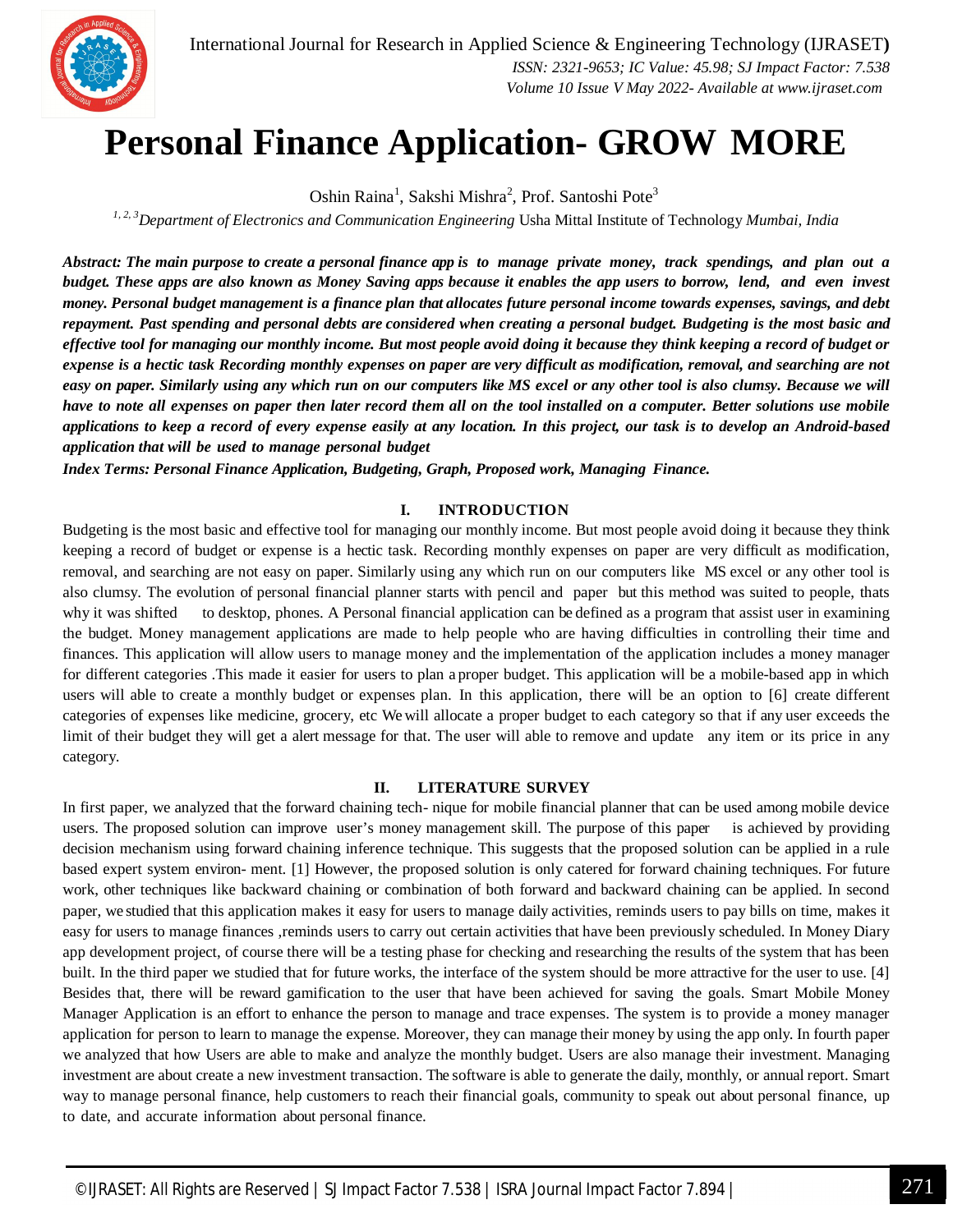

International Journal for Research in Applied Science & Engineering Technology (IJRASET**)**  *ISSN: 2321-9653; IC Value: 45.98; SJ Impact Factor: 7.538*

 *Volume 10 Issue V May 2022- Available at www.ijraset.com*

Key activities are marketing and selling the software, education people about personal finance, and research and development the software. Key resources are people (programmer, system analyst and software developer), cash, and knowledge about personal finance. Key partners are financial planner, financial institutions, financial publications, and domain hosting provider. Cost structures are investment cost, salary, development cost, and technical support. [6]

#### **III. PROBLEM STATEMENT AND DESCRIPTION**

Personal budget management is a finance plan that allocates future personal income towards expenses, savings, and debt repayment. Past spending and personal debts are considered when creating a personal budget.Budgeting is the most basic and effective tool for managing our monthly income. But most people avoid doing it because they think keeping a record of budget or expense is a hectic task Recording monthly expenses on paper are very difficult as modification, removal, and searching are not easy on paper. Similarly using any which run on our computers like MS excel or any other tool is also clumsy. Because we will have to note all expenses on paper then later record them all on the tool in- stalled on a computer.Better solutions use mobile applications to keep a record of every expense easily at any location.In this project, our task is to develop an Android-based application that will be used to manage personal budget.This application will be a mobile-based app in which users will able to create a monthly budget or expenses plan. In this application, there will be an option to create different categories of expenses like medicine, grocery,etc We will allocate a proper budget to each category so that if any user exceeds the limit of their budget they will get a pop up message for that. The user will able to remove and update any item or its price in any category. [5]

#### **IV. PROPOSED WORK**

Financial is one of the hot topic that is discussed in every middle-class society. A fact about a growth of 8 to 9 million middle class people in India made a lot of changes the paradigm in the field of finance. Money management is a difficult thing to do for the middle class in India. On the one hand, middle- class people want to live safely and comfortably financially. On the other hand they are very difficult to adjust their consumptions. Middle class in India has not personal financial literacy yet. They cannot differentiate asset and liabilities. They often buy liabilities and think as it is assets. For some middle-class, financial planning becomes important things. People, who they belong to the future planner segment, tend to invest some of their income. This is evidenced by an increase in funds under asset management companies and India stock market capitalization. Advances telecommunications technology enables people to access the data, products, and services using their mobile phone or gadgets. The middle classes are currently very dependent on their cell phones or gadgets. Gadgets that they have are not only to communicate but also to improve their [1] lifestyle. Appropriate term to express it, is a mobile. Personal budget management is a finance plan that allocates future personal income towards expenses, savings, and debt repayment. Past spending and personal debts are considered when creating a personal budget. Recording monthly expenses on paper are very difficult as modification, removal, and searching are not easy on paper. Similarly using any which run on our computers like MS excel or any other tool is also clumsy. Because we will have to note all expenses on paper then later record them all on the tool installed on a computer. Better solutions use mobile applications to keep a record of every expense easily at any location. The application should be a mobile-based app that will run only on Android. Users should be able to create a monthly budget or expenses plan. There should be an option to create different categories of expenses like medicine, grocery, rent, etc. Allocate budget to each category. Add items in a category and permissible money of this item. Alert the user if the planned expense of any category reaches its limit. Able to remove and update any item or its price in any category. User should be able to see expense details of each category. At the end of the month, in the report section you can see the pie chart that will indicate in which expanses you have spend more money or in which expanses your money is save. [6]



©IJRASET: All Rights are Reserved | SJ Impact Factor 7.538 | ISRA Journal Impact Factor 7.894 | 272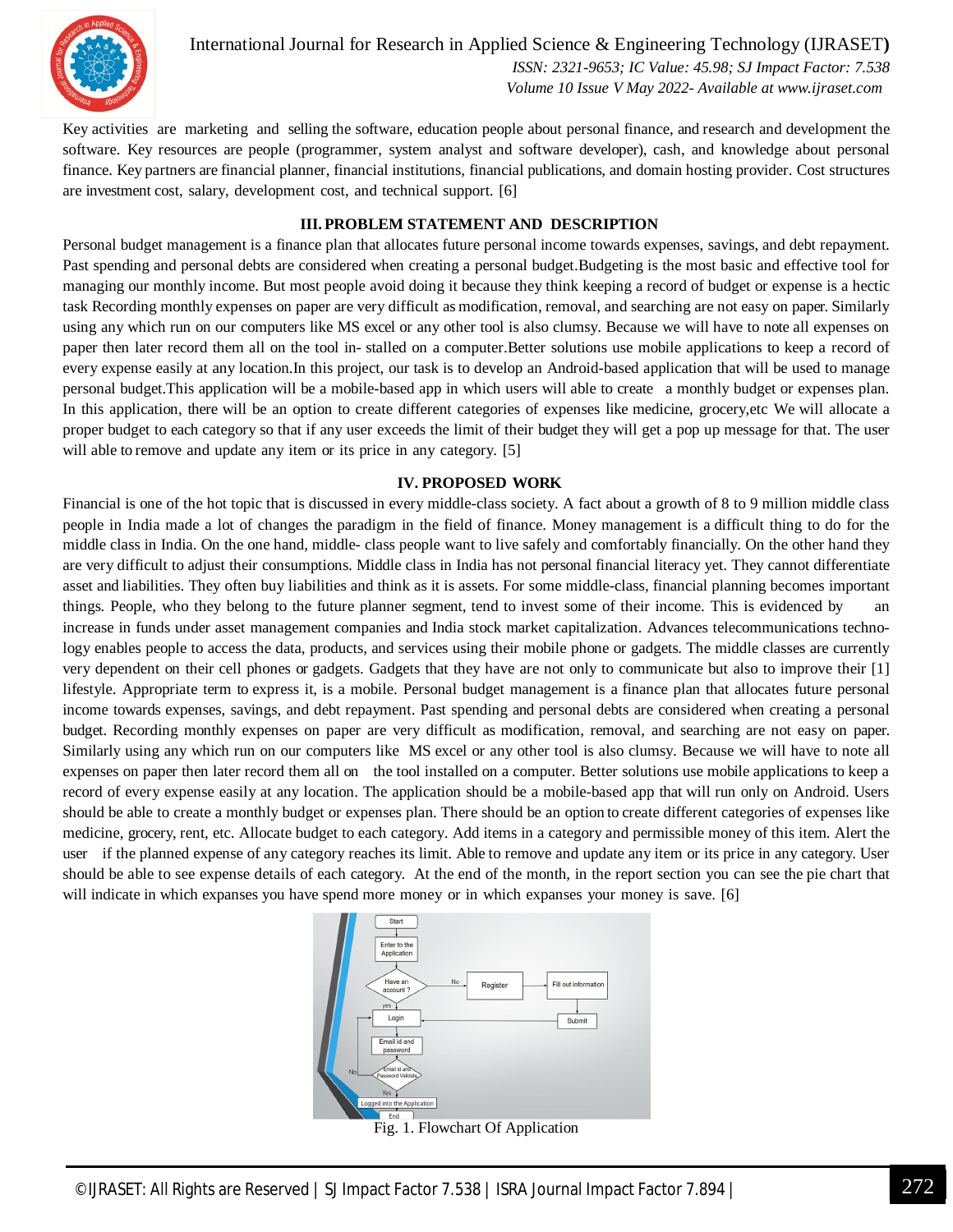

International Journal for Research in Applied Science & Engineering Technology (IJRASET**)**  *ISSN: 2321-9653; IC Value: 45.98; SJ Impact Factor: 7.538*

 *Volume 10 Issue V May 2022- Available at www.ijraset.com*



Fig. 2. Use Case diagram

#### **V. CONCLUSION**

Personal finance is a term that covers managing your money as well as saving and investing. It encompasses budgeting, banking, insurance, mortgages, investments, retirement planning, and tax and estate planning. Personal finance is about meeting personal financial goals, whether it's having enough for short-term financial needs, planning for retirement, or saving for your child's college education. It all depends on your income, expenses, living requirements, and individual goals and desires—and coming up with a plan to fulfill those needs within your financial constraints. Personal finance is all about how to effectively manage your money in order to achieve set goals. To achieve financial goals it is crucial that you adequately plan your life such as how, when and on what to spend your money because this discipline will enable you to stick to your goals. Therefore, you have to have a budgeted life. Budget refers to the [4] financial plan which contains information on expected expenses and income within a set period of time.

| 10:38 口の m ·          | ■ 第 端山 89% |  |  |  |  |
|-----------------------|------------|--|--|--|--|
| <b>Growmore</b>       |            |  |  |  |  |
|                       |            |  |  |  |  |
|                       |            |  |  |  |  |
|                       |            |  |  |  |  |
|                       |            |  |  |  |  |
|                       |            |  |  |  |  |
|                       |            |  |  |  |  |
| Login to Your Account |            |  |  |  |  |
|                       |            |  |  |  |  |
|                       |            |  |  |  |  |
| Username              |            |  |  |  |  |
| @                     |            |  |  |  |  |
| Password              |            |  |  |  |  |
|                       |            |  |  |  |  |
| Remember me           |            |  |  |  |  |
|                       |            |  |  |  |  |
| Login                 |            |  |  |  |  |

Fig. 3. Login Page

| Growmore |                    |                                  |      |       |                        |                              |
|----------|--------------------|----------------------------------|------|-------|------------------------|------------------------------|
|          | Grow More $\equiv$ |                                  |      |       |                        | Mansi -                      |
| Ħ        | Category           | Income/Expense Particular Amount |      |       | <b>Total</b><br>Amount | <b>Datetime</b>              |
| 1        | Salary             | Income                           | Test | 50000 | 50000                  | $17-04-$<br>2022<br>11:52    |
| 2        | Rent               | Expense                          | Home | 20000 | 30000                  | $\uparrow$<br>17-04-<br>2022 |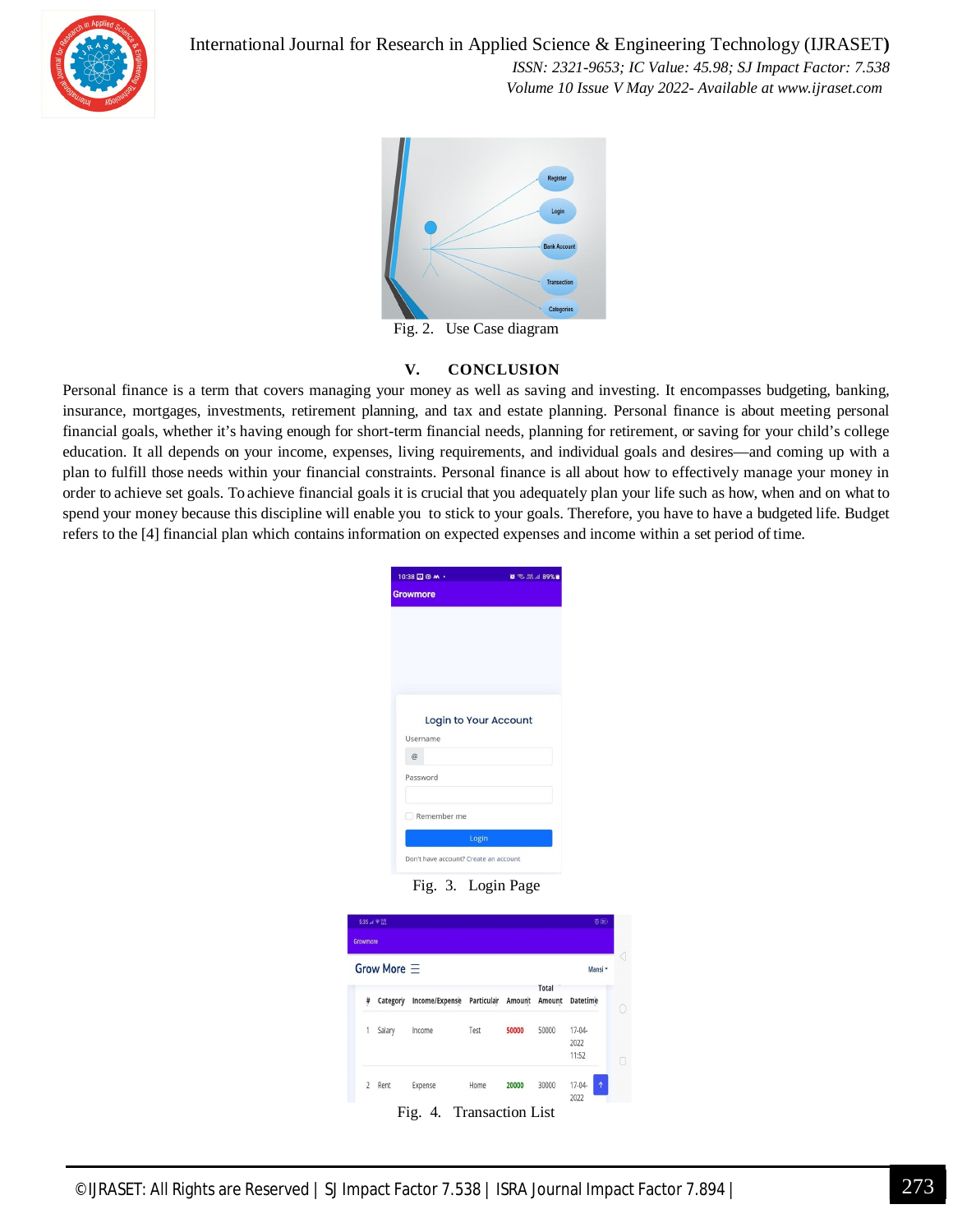International Journal for Research in Applied Science & Engineering Technology (IJRASET**)**



 *ISSN: 2321-9653; IC Value: 45.98; SJ Impact Factor: 7.538 Volume 10 Issue V May 2022- Available at www.ijraset.com*

#### **VI. FUTURE SCOPE**

- *1) Personalized Financial Consulting:* Managing finance can be complex. People expect their personal finance apps to do the tricky analytics part for them: the apps should be capable of analyzing customers' data and choosing the best financial products, retirement plans, investment areas, etc.
- *2) Clear Reporting:* Reporting features are what customers love most about personal finance solutions. The data in this report, however, should be Presented in clear and simple formats, and be easy to use for financial insights and growth.
- *3) Integration with Banking Accounts:* Pulling data from users' banking accounts for analysis. This feature is a necessity in money management apps like Mint.
- *4) Tracking Receipts and Spendings:* This feature shows the money received and spent on users' accounts.

| 5:33 .al $\equiv 2.22$           |                          | @ 芯 (31)       |
|----------------------------------|--------------------------|----------------|
| Growmore                         |                          |                |
| Grow More $\equiv$               |                          | Mansi -        |
| View                             | 30000                    |                |
| <b>Report</b> / Month            |                          |                |
| 50000                            |                          |                |
| 40000                            |                          |                |
| 30000                            |                          |                |
| 20000                            | 18/04/22 00:00           | Income: 50000  |
| 10000                            |                          | Expense: 20000 |
| $\circ$<br>13 Apr                | 15 Apr<br>Income Expense | 18/04/22 00:00 |
|                                  |                          |                |
| Fig. 5. Graphical Representation |                          |                |

*5) Regular Payment:* This feature reminds customers about regular payments or enables them to make payments directly from the app. [3]

#### **REFERENCES**

- [1] @INPROCEEDINGS7010211, author=Yusof, Suhailah Mohd and Lok- man, Sharifah Fateen Syuhada Syed, booktitle=2014 IEEE Sympo- sium on Computer Applications and Industrial Electronics (ISCAIE), title=Personal financial planner: A mobile application that implement- ing forward chaining technique for notification mechanism, year=2014, volume=, number=, pages=65-69, doi=10.1109/ISCAIE.2014.7010211
- [2] @articlearticle, author = Mumpuni, Melvin and Soekarno, Subiakto, year= 2014, month = 02, pages = 444-459, title = Design and Implementation Money Management Web Based Application for Personal and Family Proposed for CV. X, volume = 115, journal = Procedia - Social and Behavioral Sciences, doi = 10.1016/j.sbspro.2014.02.452
- [3] @INPROCEEDINGS9211266, author=Debi and Takeuchi, Michael and Aliyudin, Muarif Gustiar and Nurhayati, Pratiwi Wahyu and Yossy, Emny Harna, booktitle=2020 International Conference on Information Management and Technology (ICIMTech), title=Development Money Diary Application Models on Android, year=2020, volume=, number=, pages=142-147, doi=10.1109/ICIMTech50083.2020.9211266
- [4] @inproceedingsinproceedings, author = Azhar, Nur Irdina, year = 2020, month = 01, pages = , title = Development Smart Mobile Money Management Application for Students
- [5] @unknownunknown, author = Munohsamy, Thulasimani, year = 2015, month = 06, pages = , title = Personal Financial Management
- [6] @articlearticle, author = Marojahan, Rendy and Priambodo, Bagus, year = 2016, month = 01, pages = , title = PERSONAL FINANCIAL APPLICA- TION BASED ON HYBRID MOBILE PLATFORM (UTILIZE SOCIAL MEDIA ACTIVITY), doi = 10.6084/M9.FIGSHARE.3490079.V1